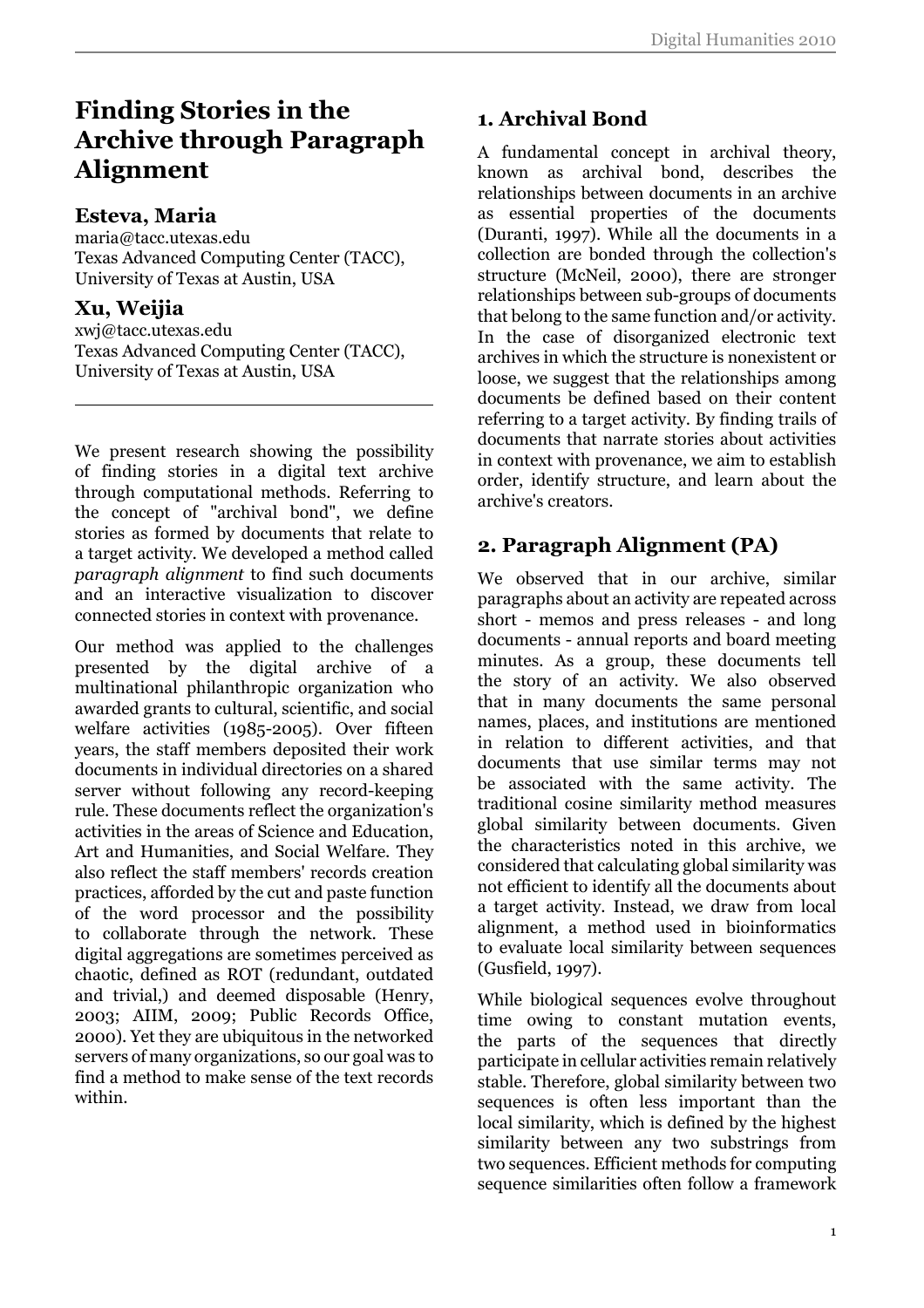in which sequences are broken into n-gram for similarity computations and then assembled to derive an overall similarity (Wu et al., 1990). Here we adapt a similar approach that we call paragraph alignment to determine archival bond between documents.

Our method contrasts with previous work on document segmentation (Hearst, 1994). Rather than measuring inter-paragraph similarity within one document to identify subtopic structure, our approach focuses on comparing the similarity between document segments to identify topics across a collection. Hence the primary goal of document segmentation is to minimize the variation of length between documents for subsequent similarity comparison.

# **3. Methodology**

Figure 1 shows the workflow of our approach.



Each document in a set is broken into one or more ordered segments based on the paragraphs in the document. If the length of a segment (including spaces) is less than a pre-defined minimum number of characters threshold (MNCT), the segment is merged with the following segment. We used MNCT of 1000, 750, and 500 characters. For each set of document segments we create a matrix of TFIDF weighted term frequencies after stopwords removal (McCallum, 1996), and then calculate the cosine similarity between every other segment (Salton, 1988). We then process the resultant matrix to derive similarity scores between document pairs, which are defined as the maximum similarity score between their segments. For evaluation, we compare the results of the different MNCT with those obtained by calculating cosine similarity as a measure of global similarity between the documents.

We tested the method in a set of 714 documents from the year 1997 with eight authors. Date and authorship were preserved in the documents' file name. The evaluation was based on assessing seven document test-groups. A team member familiar with the archive selected five query documents, each corresponding to a different activity (test-groups 1, 2, 4, 5, 6) and two containing summaries of various activities (testgroups 3 and 7). For each query document, the team member also identified a set of related documents. For each test-group, both the cosine similarity and the paragraph alignment methods returned a list of documents ranked from more similar to less similar. The team member checked the results against the content of the corresponding document labeling the ranked document as a "true positive" if it was related to the query document; otherwise the document was labeled as "false positive". Results were checked until the last true positive was found.

### **4. Results**



Table1

The results show that the PA method with a MNCT of 750 characters returned better results five out of seven times (test-groups 1, 2, 4, 5, 6 and 7). For test-group 7, the best results were obtained with a MNCT of 500 characters. In this case the query document contained summaries of five different projects accomplished during 1997, each mentioned in other documents in the set. This suggests that although related documents in the set may not share similar global word distributions, they share similar word distributions in some of their segments. While the efficiency of the different MNCT depends on the particular word distribution of the documents that are being compared, in general, the smaller the MNCT used the higher the documents with less global similarity are ranked by the PA method. The PA method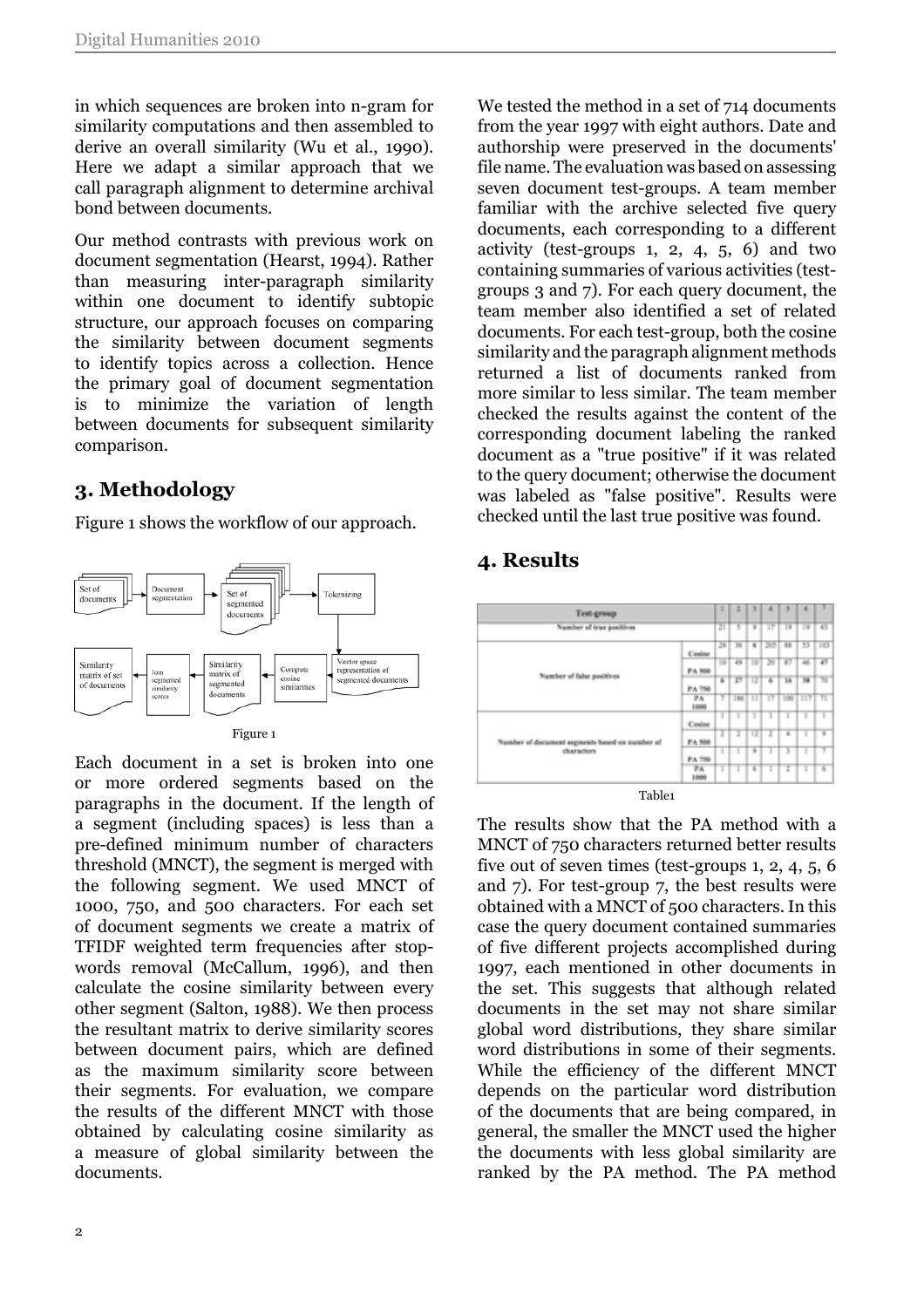did not work for test-group 3 which contains sentences about activities most of which are not mentioned in other documents in the set. Figure 2 shows a plot of the results of test-group 1 in which the PA method with a MNCT of 750 characters performed the best.



The test-group one (Figure 2) contains documents about a program to train young orchestra directors. The query document is a memo including a brief description of the project and estimated costs for lodging and travel. Returned true positive documents of five authors include: other planning documentation, correspondence with potential contributors, the call for applications, a press release, a list of participants, the musical program, and various reports.

#### **5. Visualization**

Through an interactive visualization (Figure 3) users can follow the connections between documents to identify stories (PREFUSE). Each document is labeled with a color corresponding to its author. The connectivity between the documents allows the identification of a) stories, b) the authors involved in a given activity, and c) connected stories. As the user interacts with the visualization, the structure of the archive takes shape. Below is a snapshot of the visualization interface showing stronger connections between a group of documents.



### **6. Conclusions**

This research has implications for the retention of digital archives. Using the concept of archival bond as a framework we aim to make sense of ROT archives and to unveil their stories. The results show that for documents that share similar paragraphs, local similarity matters to identify an archival bond. The same characteristic is observed in the biological sequence analysis that inspired our method.

## **7. Acknowledgments**

This work was supported through a National Archives and Records Administration (NARA) supplement to the National Science Foundation Cooperative Agreement (NSF) TERAGRID: Resource Partners, OCI-0504077.

#### **References**

**Henry, Linda J.** (2003). 'Appraisal of Electronic Records'. *Thirty Years of Electronic Records.* B. I. Ambacher (ed.). Maryland: The Scarecrow Press, pp. 38.

'Best Practices for Information Organization and Access'. *AIIM.* 2009[http://www.aiim.org/](http://www.aiim.org/infonomics/best-practices-for-IOA.aspx) [infonomics/best-practices-for-IOA.aspx](http://www.aiim.org/infonomics/best-practices-for-IOA.aspx) (accessed 29 October 2009).

'Guidance for an Inventory of Electronic Records: a Toolkit'. *Public Records Office.* 2000[http://www.nationalarchives.gov](http://www.nationalarchives.gov.uk/documents/inventory_toolkit.pdf) [.uk/documents/inventory\\_toolkit.pdf](http://www.nationalarchives.gov.uk/documents/inventory_toolkit.pdf) (accessed 29 October 2009).

**Duranti, L.** (1997). 'The Archival Bond'. *Archives and Museum Informatics.* 213.